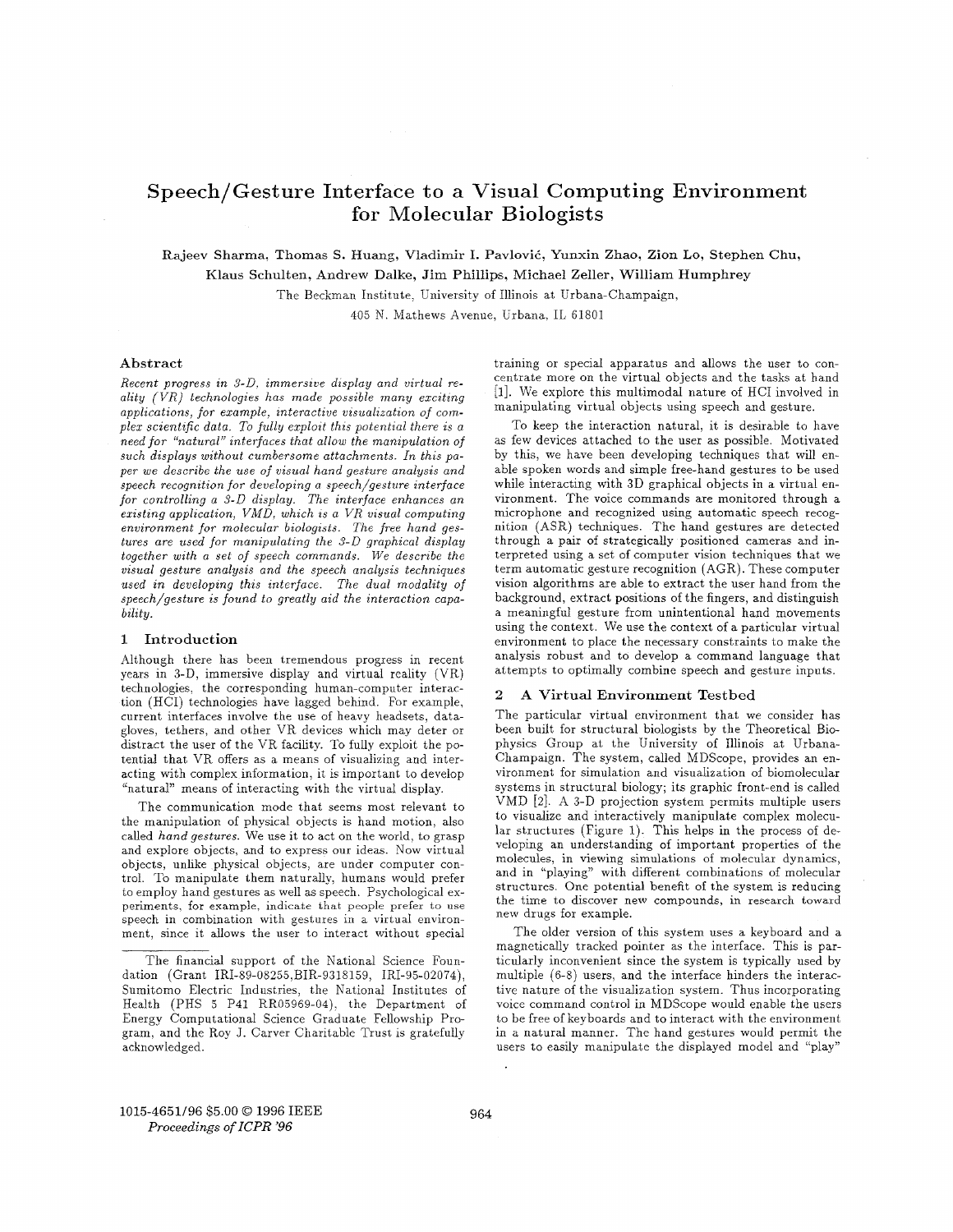

Figure 1: *A 30 visualization facility for structural biologist; here researchers are seen discussing the structure of a protein-DNA complex.* 

with different spatial combinations of the molecular structures. The integration of speech and hand gestures as a multi-modal interaction mechanism would be more powerful than using either mode alone, motivating the development of the speech/gesture interface. Further, the goal was to minimize the modifications needed to the existing VMD program for incorporating the new interface. The experimental prototypes that we built for both the speech (ASR) and hand gesture analysis (AGR) required the following addition to the VMD environment.

Software. In order to reduce the complexity and increase the flexibility of the program design, a communications layer was added so external programs can be written and maintained independently from the VMD code. These use the VMD text language to query VMD for information or to send new commands. The VMD text language is based on the TCL scripting language. Since all the capabilities of VMD are available at the script level. an external program can control VMD in any way. Both the ASR and AGR programs interact with VMD using this method. For a simple voice command, such as "rotate left go", the ASR converts the phrase into the VMD text command "rotate y 90" and sends that to VMD. Similarly, when the AGR is being used as a pointing device, it sends the commands to change the current position and vector of VMD's graphical **3D** pointers.

**Setup for visual gesture analysis.** To facilitate the development of AGR algorithms, we designed an experimental platform shown in Figure 2 that was used for gesture recognition experiments. In addition to the uniformly black background, there is a lighting arrangement that shines red light on the hand without distracting the user from the main **3D** display. The setup has the additional advantage that it. can be transported easily and is relatively unobtrusive.

**Setup for speech** analysis. **A** prototype ASR system has been implemented and integrated into VMD. The system consisted of two blocks: a recorder front-end followed by the recognizer unit. The recorder employed a circularlybuffered memory to implement its recording duties, sending its output to the recognizer unit in blocks. **A** digital volume meter accompanied this to provide feedback to the user by indicating an acceptable range of loudness. The recognizer that followed was developed by modifying HTK software. This unit performed feature extraction and time-



Figure *2: The experimental setup with with two cameras used for gesture recognition.* 

synchronous Viterbi decoding on the input blocks, sending the decoded speech directly via Tcl-dp commands to an SGI Onyx workstation where the VMD process resided.

**Speech/gesture command language.** In order to effectively utilize the information input from the user in the form of spoken words and simple hand gestures, we have designed a command language for MDScope that combines speech with gesture. This command language uses the basic syntax of < *action* >< *object* >< *modifier* >. The < *action* > component is spoken (e.g., "rotate") while the  $\langle$  *object*  $>$  and  $\langle$  *modifier*  $>$  are specified by a combination of speech and gesture. An example is, speaking "this" while pointing, followed by a modifier to clarify what is being pointed to, such as "molecule", "helix", "atom", etc., followed by speaking "done" after moving the hand according to the desired motion. Another example of the desired speech/gesture capability is the voice command "engage" to query VMD for the molecule that is nearest to the tip of the pointer and to make the molecule blink to indicate that it was selected and to save a reference to that molecule for future use. Once engaged, the voice command "rotate" converts the gesture commands into rotations of the chosen molecule, and the command "translate" converts them into translations. When finished, the command "release" deselects the molecule and allows the user to manipulate another molecule. The ASR and AGR techniques that made the above interaction possible are described next.

# **3 Speech input using ASR**

# **3.1 Background**

In the integration of speech and gesture within the MD-Scope environment, a real-time decoding of the user's commands is required in order to keep pace with the hand gestures. Thus there is a need for "word spotting" which is defined as the task of detecting a given vocabulary of words embedded in unconstrained continuous speech. It differs from conventional large-vocabulary continuous speech recognition (CSR or LVCSR) systems in that the latter seeks to determine an optimal sequence of words from a prescribed vocabulary. **A** direct mapping between spoken utterances and the recognizer's vocabulary is implied with a CSR, leaving no room for the accommodation of non- vocabulary words in the form of extraneous speech or unintended background noise. The basis for word spotting, also termed keyword spotting (KWS), is dictated by real world applications. Real users of a spoken language system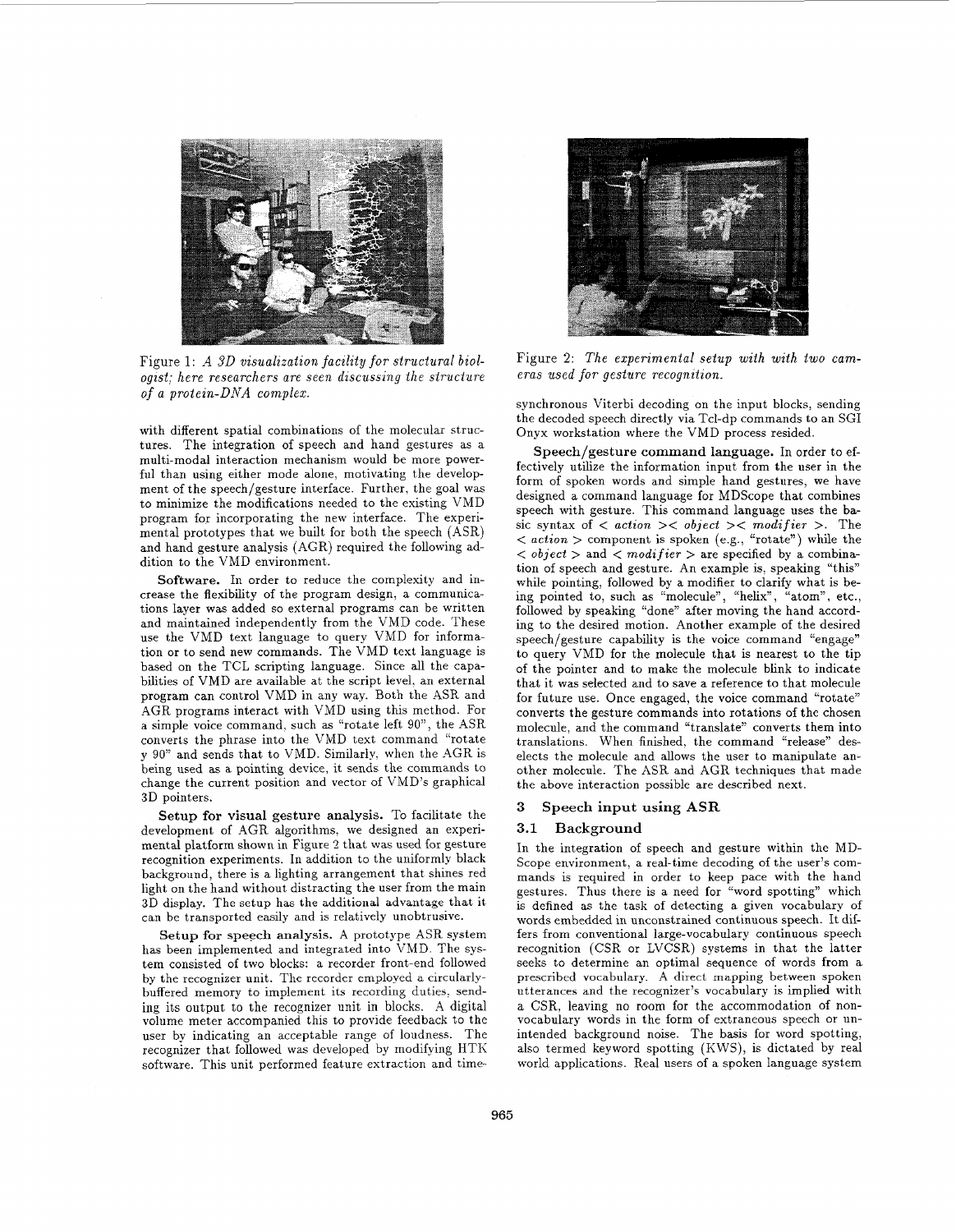often embellish their commands with supporting phrases and sometimes even issue conversation absent of valid commands. In response to such natural language dialogue and the implications to robust human-computer interaction, standard CSR systems were converted into spotters by simply adding filler or garbage models to their vocabulary. Recognition output stream would then consist of a sequence of keywords and fillers constrained by a simple syntactical network. In other words, recognizers operated in a "spotter" mode. While early techniques emphasized a template-based dynamic time warping (DTW) slant, current approaches are typically armed with the statistical clout of hidden Markov models (HMMs) [4, 5, 8, and recently with the discriminatory abilities of neural networks (NN). These were typically word-based and used an overall network which placed the keyword models in parallel with the garbage models.

#### **3.2** Prototype **and** Results

Keywords. Table 1 lists the keywords and their phonetic transcriptions chosen for the experiment. These commands

| Kevword   | Transcription       |
|-----------|---------------------|
| translate | $t-r-ae-n-s-l-ey-t$ |
| rotate    | r-ow-t-ey-t         |
| engage    | eh-n-g-ey-jh        |
| release   | r-ih-l-iy-s         |
| pick      | p-ih-k              |

Table 1: *Keywords.* 

allowed the VMD user to manipulate the molecules and polymeric structures selected by hand gestures. In modeling the acoustics of the speech, the HMM system was based on phones rather than words for large vocabulary flexibility in the given biophysical environment. A word-based system, though invariably easier to implement, would be inconvenient to retrain if and when the vocabulary changed.

**Fillers.** Filler models are more varied. In LVCSR applications, these fillers may be represented explicitly by the non-keyword portion of the vocabulary, as whole words for example. In other tasks, non-keywords are built by **a** parallel combination of either keyword "pieces" or phonemes whether they be context-independent (CI) monophones or context-dependent (CD) triphones or diphones [5].

Twelve fillers or garbage models were used to model **ex**traneous speech in our experiment. Instead of being monophones or states of keyword models as used in prior experiments in the literature, the models that were used covered broad classes of basic sounds found in American English. These are listed in Table 2. Such models provide good coverage of the English language and are amenable to training. There are several things to note. First, the class of '(consonants-africates" was not used due to the brevity of occurrence in both the prescribed vocabulary and training data. As observed by [8] and many other researchers, varying or increasing the number of models does not gain much in spotting performance. Second, a model for background silence was included in addition to the twelve garbage models listed. Such a model removed the need for an explicit endpoint detector by modeling the interword pauses in the incoming signal. Note also that the descriptors for the vowel class correspond to the position of the tongue hump in producing the vowel.

| Sound class                    | Symbol         |
|--------------------------------|----------------|
| vowels-front                   | vf             |
| vowels-mid                     | vm             |
| vowels-back                    | vb             |
| dipthongs                      | $\text{dipth}$ |
| semivowels-liquids             | svl            |
| semivowels-glides              | svg            |
| consonants-nasals              | cn             |
| consonants-stops-voiced        | csv            |
| consonants-stops-unvoiced      | csu            |
| consonants-fricatives-voiced   | cfv            |
| consonants-fricatives-unvoiced | cfn            |
| consonants-whispers            | CW             |

Table 2: *Broad sound classes used as garbage models.* 



Figure 3: The recognition network.

**Recognition** Network. The recognition syntactical network, as shown in Figure 3, placed the keywords in parallel to **a** set of garbage models which included a model for silence. These models followed a null grammar, meaning that every model may precede or succeed any other model. As indicated in the figure, a global grammar scale factor (s) and transition probability factor (p) were used to optimize the recognition accuracy and adjust the operating point of the system.

**Features and Training.** After sampling speech at 16kHz and filtering to prevent aliasing, the speech samples were preemphasized with a first order digital filter using a preemphasis factor of **0.97** and blocked into frames of 25 ms in length with **a** shift between frames of 10 ms. Each frame of speech was weighted by a Hamming window, and then mel-frequency cepstral coefficients of sixteenth order were derived and weighted by a liftering factor of **22.** Cepstral coefficients were chosen as they have been shown to be more robust and discriminative than linear predictive coding coefficients or log area ratio coefficients. Normalized log energy and first order temporal regression coefficients were also included in the feature vector.

The topology of the HMMs for both keyword-phones and garbage models consisted of five states, the three internal states being emitting states. Following **a** left-to-right traversal, each state was described by a mixture of five continuous density Gaussians with diagonal covariance matrices. Three iterations of the Baum-Welch reestimation procedure were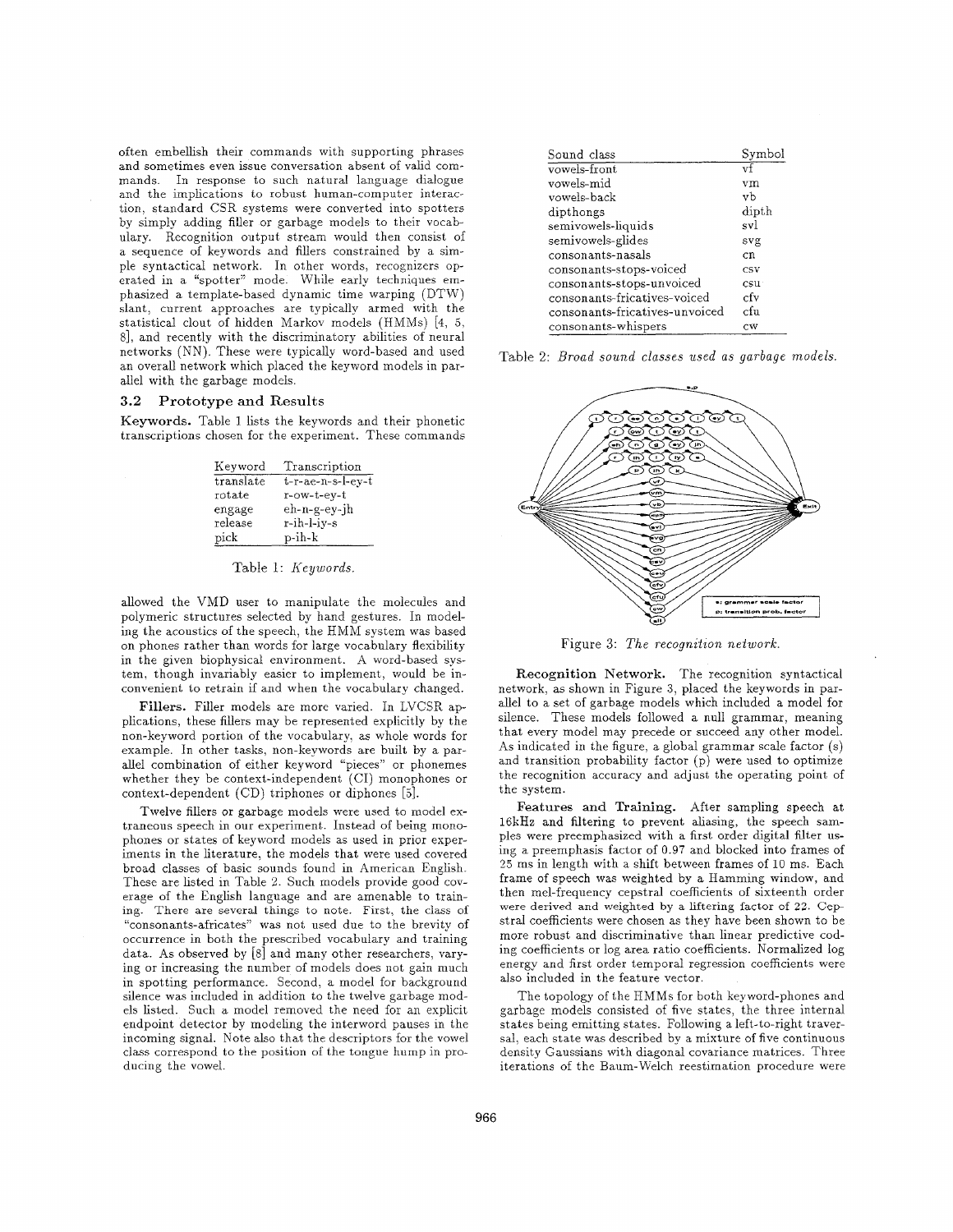used in training.

In training the set of fifteen keyword-phones, forty sentences were developed as follows. Each of the five keywords were individually paired with the remaining four. This was then doubled to provide a sufficient number of training tokens. In sum, the sentences were composed of pairs of keywords such as "engage translate'' and "rotate pick" which were arranged in such an order as to allow each of the keywords to be spoken sixteen times. Each VMD user proceeded with this short recording session.

In training the garbage models, a much more extensive database of training sentences was required to provide an adequate amount of training data since the twelve broad classes cover nearly the entire spectrum of the standard 48 phones. The TIMIT database was subsequently employed to provide an initial set of bootstrapped models. Retraining was then performed once for one VMD user who had recorded a set of 720 sentences of commonly used VMD commands. These sentences spanned the scope of the VMD diction, including a more detailed set of commands, numbers, and modifiers. This was necessary to provide data normalized to the existing computational environment. Note that the garbage models were trained only once for this experiment. Hence, VMD users only needed to go through the short training procedure detailed above.

**Performance.** Upon testing the system as a whole with fifty test sentences that embedded the keywords within bodies of non-keywords, wordspotting accuracies ranged to 98% on the trained speaker. The trained speaker refers to each user who trained the keyword-phones regardless of the one who trained the garbage models. This was considered very well by the VMD users for the given biophysics environment, supporting the techniques that were used. In general, false alarms occurred only for those situations where the user embedded a valid keyword within another word. For example, if one says 'translation' instead of 'translate', the spotter will still recognize the command as 'translate'.

#### **3.3 Discussion**

In the experiment, a standard CSR was converted to a wordspotter by operating in "spotter mode". This was chosen for its efficiency and experimentally proven success. Had a pure wordspotter been constructed, two passes would be required for the spotting and complete decoding task stretching the envelope of real-time constraints. Also, there is often a tradeoff between the resolution of the models and speed of execution in model-based systems. Furthermore for a wordspotting system, one must balance the false alarm rate against miss rate. In the former, the garbage models provide too much resolution and the opposite occurs in the latter. In wordspotting, one may use transition weights into the individual models to position the operating point at the desired location. As noted earlier, global parameters were used for adjustment; however, later tests will employ a more defined set of weights to control the operating point. In addition to weighting the transitions into the keyword-phone and garbage models, research will be focused on providing a more efficient training procedure and more discriminative models for the keyword-phones. As noted. the confusion that exists when a valid keyword is embedded within a non-keyword must be handled.

# 4 **Hand gesture input using AGR**

The general AGR problem is hard, because it involves analyzing the human hand which has a very high degree of freedom and because the use of the hand gesture is not so well understood (See **[3]** for a survey on vision-based AGR). However, we use the context of the particular virtual environment to develop an appropriate set of gestural "commands". The gesture recognition is done by analyzing the sequence of images from a pair of cameras positioned such that they facilitate robust analysis of the hand images. The background is set to be uniformly black to further help with the real-time analysis without using any specialized image-processing hardware.

**Finger as a 3D pointer.** The AGR system consists of two levels of subsystems (See Figure **4).** First level subsystems are used to extract a 2D pointing direction from single camera images. The second level subsystem combines the information obtained from the outputs of the first level subsystems into a 3D pointing direction. To obtain the 2D pointing direction, the first level subsystems perof images from a pair of cameras positioned<br>facilitate robust analysis of the hand images.<br>In discussion is set to be uniformly black to further help<br>time analysis without using any specialized<br>mg hardware.<br>**A 3D pointer.** 



Figure 4: An overview of the AGR system.

form a sequence of operations on the input image data. The gray-level image is first thresholded in order to extract a silhouette of the user's lower arm from the background. Next, first and second image moments are calculated and then used to form a bounding box for extraction of the index finger. Once the finger is segmented from the hand, another set of image moments is calculated, this time for the finger itself. Finally, based on these moments. 2D finger centroid and finger direction are found. **3D** pointing direction is finally determined in the second level subsystem using the knowledge of the setup geometry and 2D centroids and pointing directions. This information is then forwarded to the central display manager which displays a cursor at an appropriate screen position. Our implementation produced a tracking rate of about **4** frames per second, mainly limited by the inability of the digitization hardware to properly handle multiple video signals. Special purpose hardware can easily improve the performance. However, even with the low sampling rate, the users can achieve a reasonable control of the display.

**Gestures for manipulating 3-D display.** In addition to recognizing a pointing finger, we have developed a hidden Markov model based AGR system for recognizing a basic set of manipulative hand gestures. Figure 5 gives examples of some of the gestures that were used. We have also developed a gesture command language for MDScope that is mainly concerned with manipulating and controlling the display of the molecular structures. The gesture commands are categorized as being either dynamic (e.g., move back, move forward) or static (e.g., grab, release, stop, up, down).

The system uses image geometry parameters as the features that describe any particular hand posture (static hand image). We use the *radon transform* of an image to extract